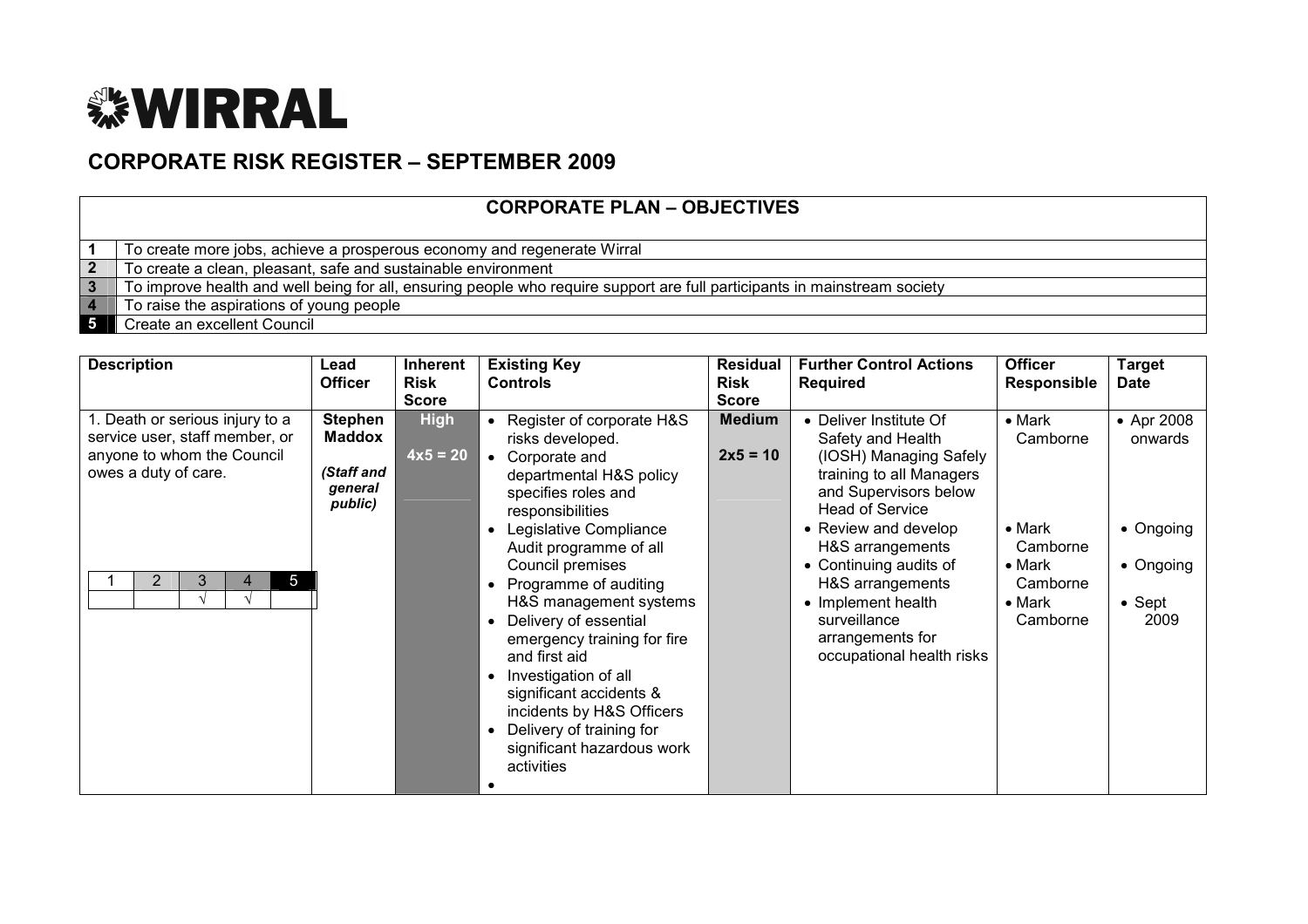| <b>Description</b>                                                                    | Lead<br><b>Officer</b>                                          | Inherent<br><b>Risk</b>   | <b>Existing Key</b><br><b>Controls</b>                                                                                                                                                                                                                                                                                                                                                                                                                                                                                                                                                                    | <b>Residual</b><br><b>Risk</b> | <b>Further Control Actions</b><br><b>Required</b>                                                                                                                                                                                                                                                     | <b>Officer</b><br><b>Responsible</b>                                                                                                        | <b>Target</b><br><b>Date</b>                                                            |
|---------------------------------------------------------------------------------------|-----------------------------------------------------------------|---------------------------|-----------------------------------------------------------------------------------------------------------------------------------------------------------------------------------------------------------------------------------------------------------------------------------------------------------------------------------------------------------------------------------------------------------------------------------------------------------------------------------------------------------------------------------------------------------------------------------------------------------|--------------------------------|-------------------------------------------------------------------------------------------------------------------------------------------------------------------------------------------------------------------------------------------------------------------------------------------------------|---------------------------------------------------------------------------------------------------------------------------------------------|-----------------------------------------------------------------------------------------|
|                                                                                       |                                                                 | <b>Score</b>              |                                                                                                                                                                                                                                                                                                                                                                                                                                                                                                                                                                                                           | <b>Score</b>                   |                                                                                                                                                                                                                                                                                                       |                                                                                                                                             |                                                                                         |
| 2. Safeguarding arrangements<br>(children) are inadequate<br>5<br>$\overline{2}$<br>3 | <b>Howard</b><br>Cooper<br>(Children<br>and<br>Young<br>People) | <b>High</b><br>$5x5 = 25$ | Work of Local Safeguarding<br>Children Board<br><b>LSCB</b> monitors serious<br>$\bullet$<br>case review action plans.<br>Weekly performance<br>monitoring of changes to<br>contact and referral taking<br>in CADT.<br>Monthly VCI reporting to<br>the Chief Exec.<br>Lead Member Briefing<br>following each LSCB<br>National Notification of<br>$\bullet$<br>Serious Child Care<br>Incidents to OFSTED<br>Continuing programme for<br>disseminating learning from<br>serious child care incidents<br><b>Child Death Overview</b><br>Panels<br>Continuing review of S118<br>$\bullet$<br>IRO applications | <b>Medium</b><br>$2x5 = 10$    | • Review capacity to<br>undertake regular audits<br>across agencies;<br>• Review LSCB<br>governance<br>arrangements;<br>• Review serious case<br>review framework;<br>• Revised VCI framework<br>for reporting to Chief<br>Executive<br>• Implement Child Care<br><b>Risk Management</b><br>procedure | • Caroline<br>McKenna<br>$\bullet$ Caroline<br>McKenna<br>$\bullet$ Caroline<br>McKenna<br>• Julia<br>Hassall<br>$\bullet$ Julia<br>Hassall | $\bullet$ Sept<br>2009<br>March<br>2010<br>March<br>2010<br>Sept<br>2009<br>Dec<br>2009 |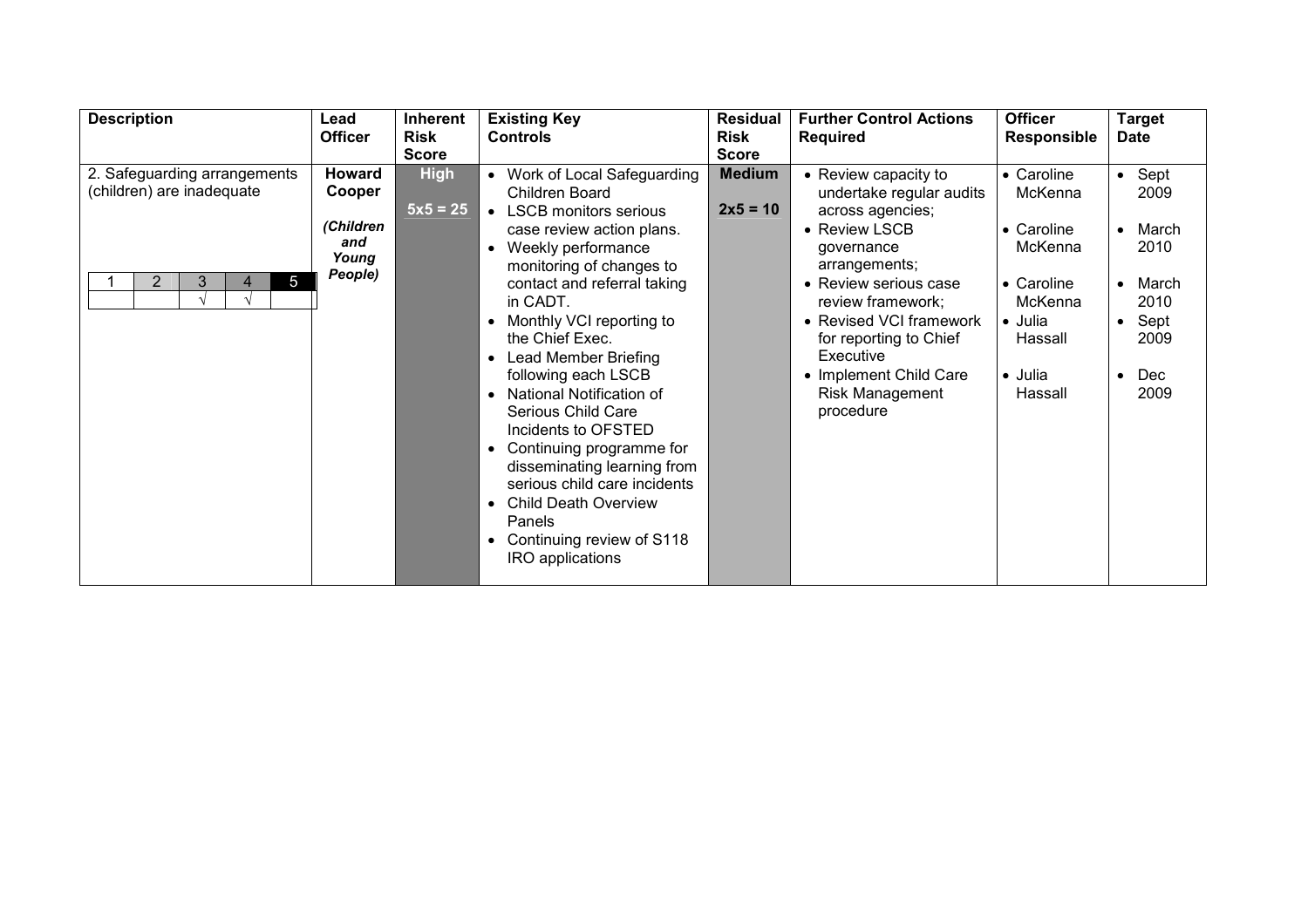| <b>Description</b>           | Lead           | Inherent     | <b>Existing Key</b>         | <b>Residual</b> | <b>Further Control Actions</b> | <b>Officer</b> | <b>Target</b> |
|------------------------------|----------------|--------------|-----------------------------|-----------------|--------------------------------|----------------|---------------|
|                              | <b>Officer</b> | <b>Risk</b>  | <b>Controls</b>             | <b>Risk</b>     | <b>Required</b>                | Responsible    | <b>Date</b>   |
|                              |                | <b>Score</b> |                             | <b>Score</b>    |                                |                |               |
| 3. Safeguarding arrangements | John           | <b>High</b>  | Extra capacity added to the | <b>Medium</b>   | • Continue to implement        | Francesca      | March         |
| (adults) are inadequate.     | Webb           |              | DASS safeguarding adults    |                 | recommendations from           | Tomlin         | 2010          |
|                              |                | $5x5 = 25$   | unit                        | $2x5 = 10$      | whole system review            |                |               |
|                              | (Adults)       |              | Whole system review of      |                 |                                |                |               |
| 3<br>5                       |                |              | safeguarding completed &    |                 |                                |                |               |
|                              |                |              | recommendations being       |                 |                                |                |               |
|                              |                |              | implemented                 |                 |                                |                |               |
|                              |                |              | Risks identified and review |                 |                                |                |               |
|                              |                |              | being project managed       |                 |                                |                |               |
|                              |                |              | Training being rolled out   |                 |                                |                |               |
|                              |                |              | across agencies             |                 |                                |                |               |
|                              |                |              | Regular monitoring reports  |                 |                                |                |               |
|                              |                |              | to DASS strategic           |                 |                                |                |               |
|                              |                |              | leadership team, project    |                 |                                |                |               |
|                              |                |              | board and safeguarding      |                 |                                |                |               |
|                              |                |              | adults partnership board    |                 |                                |                |               |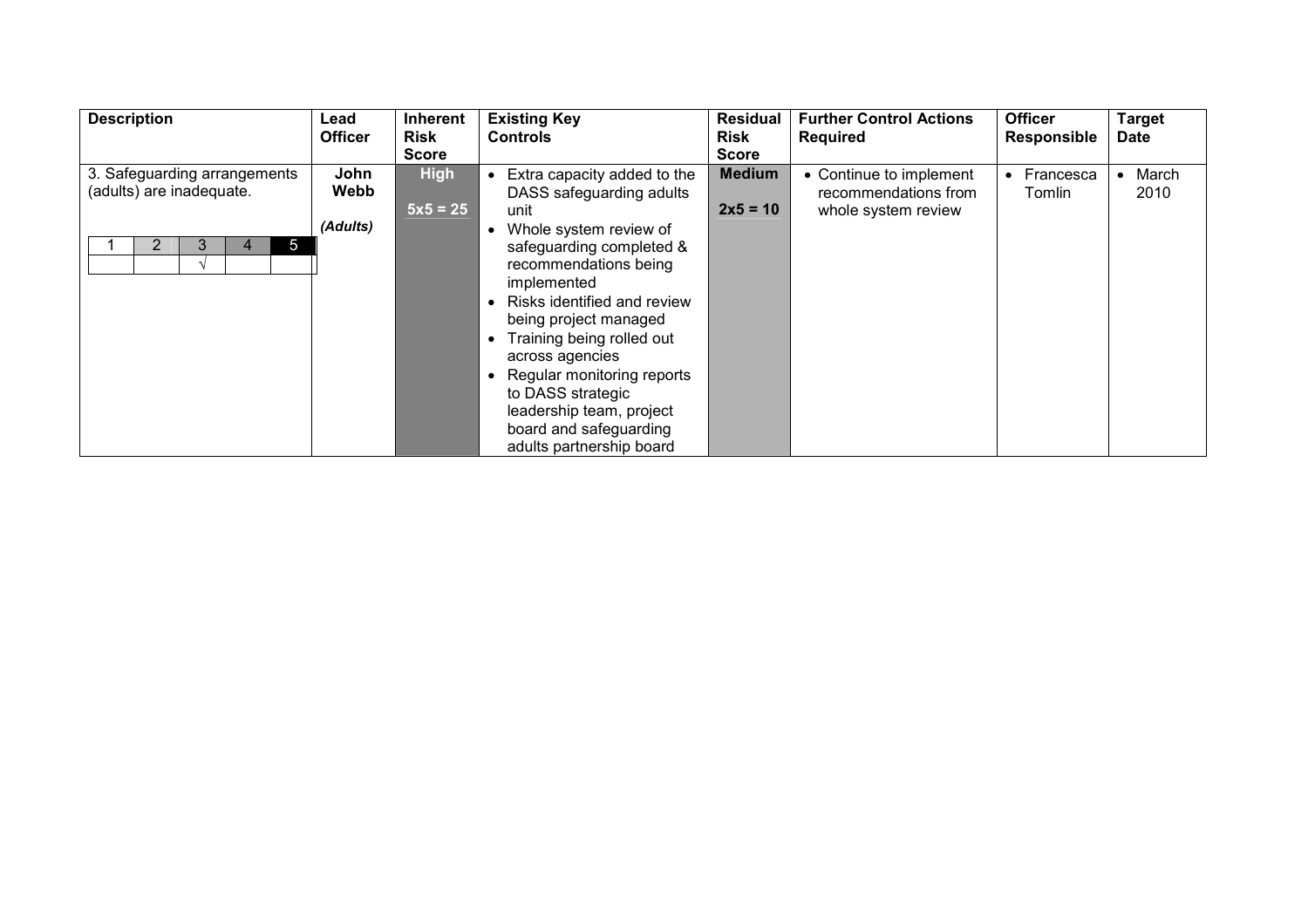| <b>Description</b>                                                   | Lead           | <b>Inherent</b> | <b>Existing Key</b>                                | <b>Residual</b> | <b>Further Control Actions</b>                       | <b>Officer</b>                | <b>Target</b>             |
|----------------------------------------------------------------------|----------------|-----------------|----------------------------------------------------|-----------------|------------------------------------------------------|-------------------------------|---------------------------|
|                                                                      | <b>Officer</b> | <b>Risk</b>     | <b>Controls</b>                                    | <b>Risk</b>     | <b>Required</b>                                      | <b>Responsible</b>            | <b>Date</b>               |
|                                                                      |                | <b>Score</b>    |                                                    | <b>Score</b>    |                                                      |                               |                           |
| 4. Inadequate preparation for /                                      | Stephen        | <b>High</b>     | Specific strategy updated                          | <b>Medium</b>   | Meet with relevant                                   | Mark<br>$\bullet$             | • Ongoing                 |
| management of the impact of a                                        | Maddox         |                 | regularly by Adult Social                          |                 | departments to ensure                                | Camborne                      |                           |
| pandemic                                                             |                | $5x5 = 25$      | Services (DASS)                                    | $2x5 = 10$      | adequate numbers of                                  |                               |                           |
|                                                                      |                |                 | Ongoing work with Primary                          |                 | trained staff and                                    |                               |                           |
|                                                                      |                |                 | Care Trust (PCT)                                   |                 | availability of supplies.                            |                               |                           |
|                                                                      |                |                 | Engagement with                                    |                 | Identify buildings for<br>distribution of anti viral | Mark<br>$\bullet$<br>Camborne | July<br>$\bullet$<br>2009 |
|                                                                      |                |                 | independent social care<br>providers               |                 | drugs                                                |                               |                           |
| $\overline{2}$<br>3<br>5<br>4                                        |                |                 | Priorities for anti-viral<br>$\bullet$             |                 | • Undertake Senior                                   | Mark<br>$\bullet$             | $\bullet$ Sept            |
| $\sqrt{ }$                                                           |                |                 | drugs within workforce                             |                 | Officers Command &                                   | Camborne                      | 2009                      |
|                                                                      |                |                 | identified                                         |                 | <b>Control Exercises</b>                             |                               |                           |
|                                                                      |                |                 | Ongoing meetings with key<br>$\bullet$             |                 |                                                      |                               |                           |
|                                                                      |                |                 | agencies to ensure                                 |                 |                                                      |                               |                           |
|                                                                      |                |                 | resilience for Pan Flu                             |                 |                                                      |                               |                           |
|                                                                      |                |                 | Briefings to COMT &<br>$\bullet$                   |                 |                                                      |                               |                           |
|                                                                      |                |                 | Heads of Service by                                |                 |                                                      |                               |                           |
|                                                                      |                |                 | <b>Health Protection Agency</b>                    |                 |                                                      |                               |                           |
| 5. Inadequate continuity and                                         | Stephen        | <b>High</b>     | Dedicated team provides                            | <b>Medium</b>   | • Finalise the Wirral                                | Mark<br>$\bullet$             | Linked to                 |
| recovery arrangements                                                | Maddox         |                 | support and guidance.                              |                 | <b>Business Continuity Plan</b>                      | Camborne                      | swine flu                 |
| adversely affect service                                             |                | $5x5 = 25$      | IT disaster recovery<br>$\bullet$                  | $2x4 = 8$       |                                                      |                               | review                    |
| delivery in the event of an<br>emergency situation                   |                |                 | planning audit                                     |                 | • Meet with each Dept to                             | Individual<br>$\bullet$       | $\bullet$ Sept            |
|                                                                      |                |                 | Identified external                                |                 | finalise Business                                    | Chief<br><b>Officers</b>      | 2009                      |
|                                                                      |                |                 | suppliers and compiled<br>position statement as to |                 | <b>Continuity Plans</b><br>• Ensure external         | Mark<br>$\bullet$             | (revised)<br>• Ongoing    |
|                                                                      |                |                 | their arrangements                                 |                 | agencies have cohesive                               | Camborne                      |                           |
| $\overline{2}$<br>5 <sup>5</sup><br>$\mathfrak{Z}$<br>$\overline{4}$ |                |                 | Awareness sessions<br>$\bullet$                    |                 | continuity arrangements                              |                               |                           |
|                                                                      |                |                 | delivered                                          |                 | • Conduct exercise to test                           | Mark<br>$\bullet$             | See swine                 |
|                                                                      |                |                 |                                                    |                 | the efficiency of plans                              | Camborne                      | flu review                |
|                                                                      |                |                 |                                                    |                 | • Multi-Agency meetings                              | • Suzanne                     | • Ongoing                 |
|                                                                      |                |                 |                                                    |                 | on IT and anti-viral                                 | Williams                      |                           |
|                                                                      |                |                 |                                                    |                 | collection points                                    |                               |                           |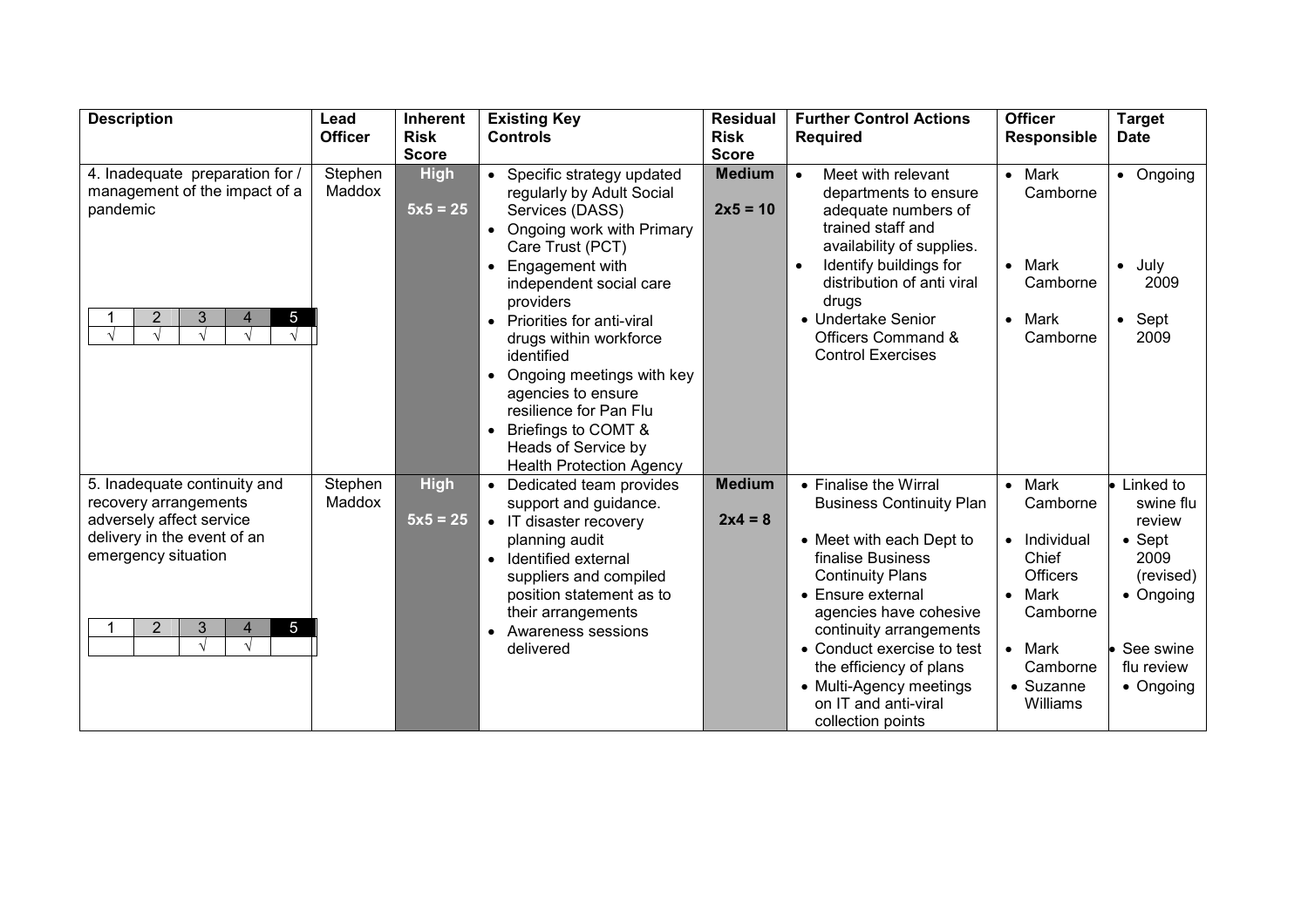| <b>Description</b>                                        | Lead           | Inherent                    | <b>Existing Key</b>                                                                      | <b>Residual</b>             | <b>Further Control Actions</b>                                          | <b>Officer</b>     | <b>Target</b>                               |
|-----------------------------------------------------------|----------------|-----------------------------|------------------------------------------------------------------------------------------|-----------------------------|-------------------------------------------------------------------------|--------------------|---------------------------------------------|
|                                                           | <b>Officer</b> | <b>Risk</b><br><b>Score</b> | <b>Controls</b>                                                                          | <b>Risk</b><br><b>Score</b> | <b>Required</b>                                                         | <b>Responsible</b> | <b>Date</b>                                 |
| 6 Changing need and demand<br>for services is not managed | Jim<br>Wilkie  | <b>High</b>                 | Needs analyses and<br>evidence bases inc. policy                                         | <b>Medium</b>               | • Continue to improve<br>corporate service                              | • Jim Wilkie       | • Ongoing                                   |
| effectively or co-ordinated at a<br>corporate level       |                | $5x5 = 25$                  | / legislative changes used<br>to inform corporate /<br>business planning.                | $2x4 = 8$                   | planning process.<br>• Implement the                                    | • Jim Wilkie       | $\bullet$ Sept 09                           |
|                                                           |                |                             | Budget / priority setting<br>process fully engages                                       |                             | <b>Community Engagement</b><br>Strategy (finalise<br>strategy document) |                    | (Cabinet)<br>$\bullet$ Nov 09<br>(LSP Exec) |
| $\overline{2}$<br>3<br>$5\overline{)}$<br>4               |                |                             | Elected Members with<br>approval by full Council.<br>Infrastructure for co-<br>$\bullet$ |                             | • Drive forward further<br>improvement in                               | • Jim Wilkie       | Ongoing                                     |
|                                                           |                |                             | ordinating strategic service<br>planning inc. CIG.                                       |                             | understanding and<br>responding to                                      |                    |                                             |
|                                                           |                |                             | Understanding needs<br>through community<br>engagement (e.g. Area                        |                             | community needs                                                         |                    |                                             |
|                                                           |                |                             | Forums, Older and Young<br>People's etc.).                                               |                             |                                                                         |                    |                                             |
|                                                           |                |                             | Equality considerations are<br>accounted for through<br>equality impact                  |                             |                                                                         |                    |                                             |
|                                                           |                |                             | assessments.<br><b>Single Equality Scheme</b>                                            |                             |                                                                         |                    |                                             |
|                                                           |                |                             | sets out statutory<br>requirements and duties                                            |                             |                                                                         |                    |                                             |
|                                                           |                |                             | relating to Wirral's diverse<br>communities.                                             |                             |                                                                         |                    |                                             |
|                                                           |                |                             | Joint Strategic Needs<br>Assessment (JSNA)                                               |                             |                                                                         |                    |                                             |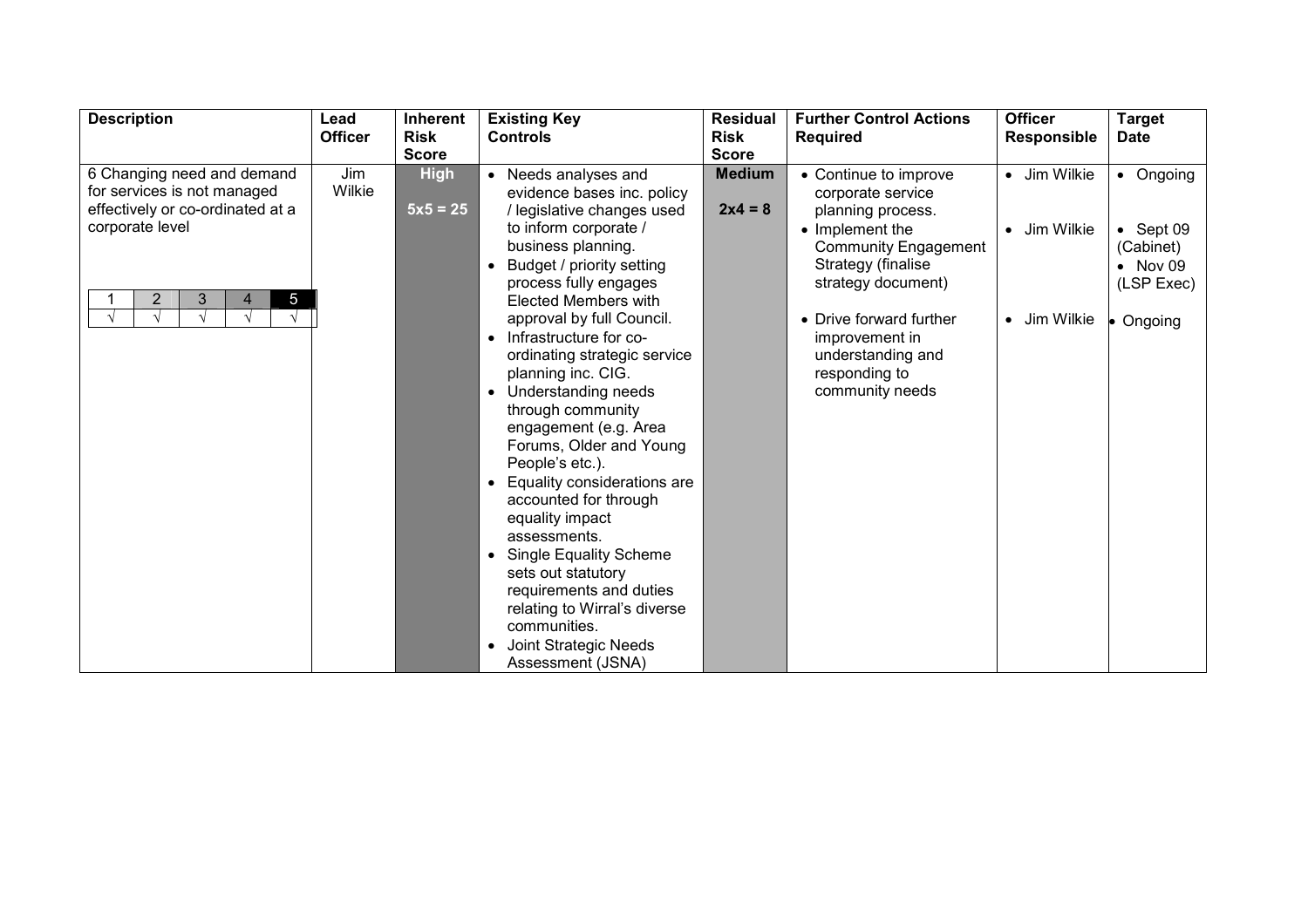| <b>Description</b>                                                   | Lead           | <b>Inherent</b> | <b>Existing Key</b>                                           | <b>Residual</b> | <b>Further Control Actions</b>                        | <b>Officer</b>                   | <b>Target</b> |
|----------------------------------------------------------------------|----------------|-----------------|---------------------------------------------------------------|-----------------|-------------------------------------------------------|----------------------------------|---------------|
|                                                                      | <b>Officer</b> | <b>Risk</b>     | <b>Controls</b>                                               | <b>Risk</b>     | <b>Required</b>                                       | <b>Responsible</b>               | <b>Date</b>   |
|                                                                      |                | <b>Score</b>    |                                                               | <b>Score</b>    |                                                       |                                  |               |
| 7. A negative image of the<br>authority impacts on the level         | Jim<br>Wilkie  | <b>High</b>     | Central media<br>$\bullet$                                    | <b>Medium</b>   | • Increase community                                  | Emma<br>$\bullet$                | • Ongoing     |
| of inward investment.                                                |                | $5x4 = 20$      | management team<br>Communications and<br>$\bullet$            | $2x4 = 8$       | understanding of Council<br>role and plans            | Degg                             |               |
|                                                                      |                |                 | Marketing Strategy.                                           |                 | • Regularly review the                                | Emma<br>$\bullet$                | • Ongoing     |
|                                                                      |                |                 | <b>Wirral Corporate Identity</b><br>$\bullet$                 |                 | appropriateness of                                    | Degg                             |               |
|                                                                      |                |                 | and guidance circulated.                                      |                 | public relations                                      |                                  |               |
|                                                                      |                |                 | Learning from external                                        |                 | arrangements                                          |                                  |               |
|                                                                      |                |                 | inspections improved                                          |                 | • Transparency in services                            |                                  |               |
|                                                                      |                |                 |                                                               |                 |                                                       |                                  |               |
| 3<br>5 <sub>5</sub><br>2<br>$\overline{4}$<br>$\sqrt{ }$             |                |                 |                                                               |                 |                                                       |                                  |               |
| 8. The Council does not                                              | Stephen        | <b>High</b>     | Constitution regularly                                        | <b>Medium</b>   | • Strengthening annual                                | Head of<br>$\bullet$             | $\bullet$     |
| maintain arrangements for                                            | Maddox         |                 | reviewed, reported to                                         |                 | governance process                                    | Legal                            |               |
| good corporate governance.                                           |                |                 | Members and officers.                                         | $2x5 = 10$      |                                                       | <b>Services</b>                  |               |
|                                                                      |                | $5x5 = 25$      | Risk-based internal audit                                     |                 | • Enhance governance for                              | David<br>$\bullet$               |               |
|                                                                      |                |                 | programme.                                                    |                 | Change Programme                                      | Smith                            |               |
|                                                                      |                |                 | <b>Annual Governance</b><br>$\bullet$<br>Statement.           |                 | • Undertake annual review<br>of individual strategies | Individual<br>$\bullet$<br>Chief | July<br>2009  |
|                                                                      |                |                 | <b>Corporate Governance</b>                                   |                 |                                                       | <b>Officers</b>                  |               |
|                                                                      |                |                 | Monitoring Group.                                             |                 | • Further integration of key                          | <b>CIG</b><br>$\bullet$          |               |
|                                                                      |                |                 | Code of Corporate<br>$\bullet$                                |                 | strategies and plans                                  |                                  |               |
| $\overline{2}$<br>$\mathfrak{Z}$<br>5 <sub>5</sub><br>$\overline{4}$ |                |                 | Governance.                                                   |                 |                                                       |                                  |               |
| $\sqrt{ }$                                                           |                |                 | CIPFA/SOLACE<br>$\bullet$                                     |                 | • Additional Member                                   | $\bullet$ ?                      |               |
|                                                                      |                |                 | 'Delivering Good                                              |                 | training                                              |                                  |               |
|                                                                      |                |                 | Governance' Framework                                         |                 |                                                       |                                  |               |
|                                                                      |                |                 | <b>Training Members</b><br>$\bullet$<br>Standards and Audit & |                 |                                                       |                                  |               |
|                                                                      |                |                 | Risk Management                                               |                 |                                                       |                                  |               |
|                                                                      |                |                 | Committees                                                    |                 |                                                       |                                  |               |
|                                                                      |                |                 | ICT Security policy and                                       |                 |                                                       |                                  |               |
|                                                                      |                |                 | role of Fol officer                                           |                 |                                                       |                                  |               |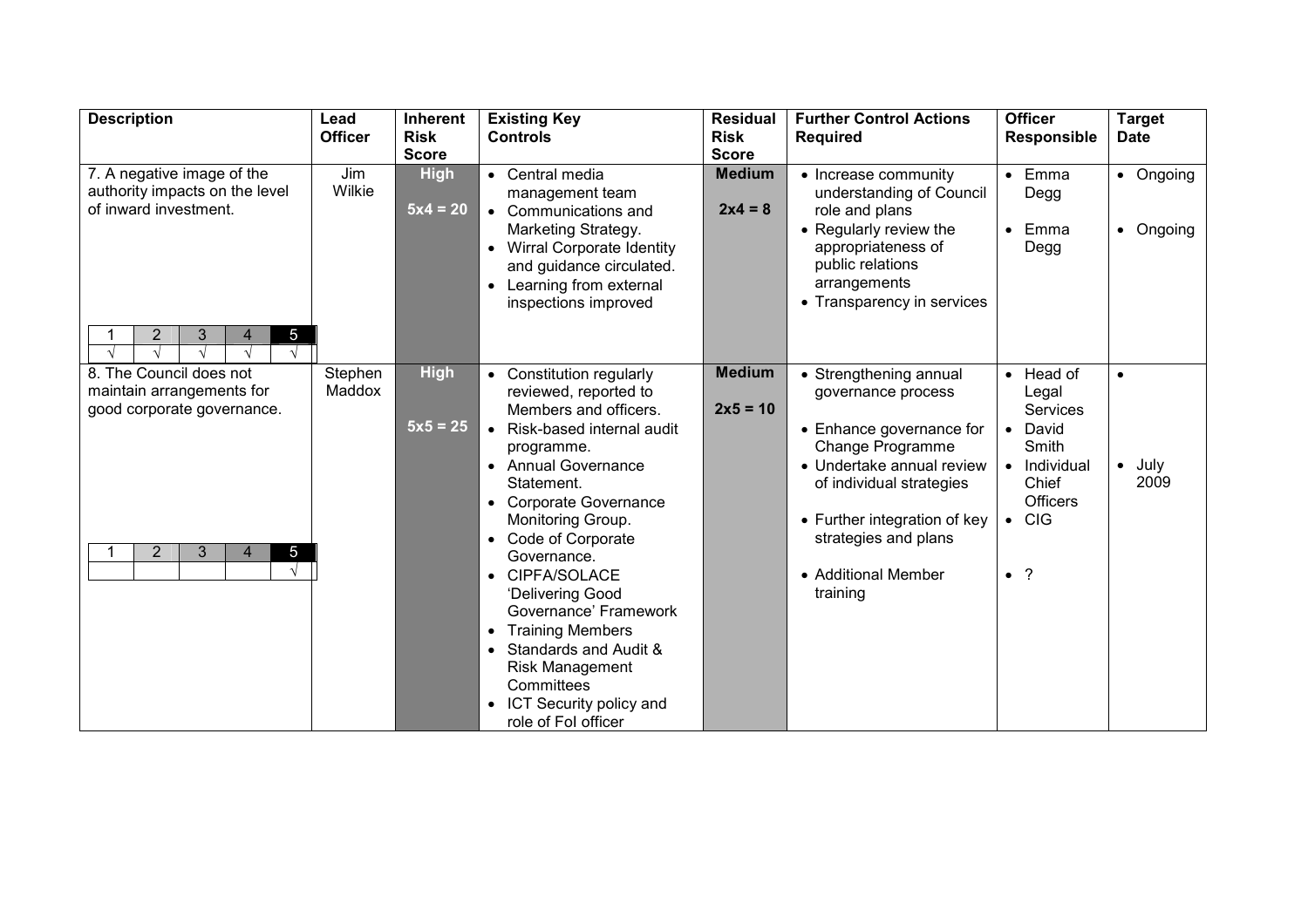| <b>Description</b>                                                                        | Lead<br><b>Officer</b> | <b>Inherent</b><br><b>Risk</b> | <b>Existing Key</b><br><b>Controls</b>                                                                                               | <b>Residual</b><br>Risk     | <b>Further Control Actions</b><br><b>Required</b>                                                  | <b>Officer</b><br>Responsible                    | <b>Target</b><br><b>Date</b>  |
|-------------------------------------------------------------------------------------------|------------------------|--------------------------------|--------------------------------------------------------------------------------------------------------------------------------------|-----------------------------|----------------------------------------------------------------------------------------------------|--------------------------------------------------|-------------------------------|
|                                                                                           |                        | <b>Score</b>                   |                                                                                                                                      | <b>Score</b>                |                                                                                                    |                                                  |                               |
| 9. Partners do not work<br>together effectively to optimise<br>outcomes for local people. | Jim<br>Wilkie          | <b>High</b><br>$5x5 = 25$      | Needs analyses and<br>evidence bases inform the<br>partnership's priority<br>setting and key plans and<br>strategies                 | <b>Medium</b><br>$2x5 = 10$ | • Periodic checks to<br>ensure partnerships<br>comply with Wirral's<br>governance<br>arrangements; | Head of<br>$\bullet$<br>Legal<br>Services        | • Ongoing                     |
|                                                                                           |                        |                                | Action-led delivery plans<br>for partnership priorities.<br>Strong strategic leadership                                              |                             | • Annual review of key<br>partnership register                                                     | Head of<br>$\bullet$<br>Legal<br><b>Services</b> | $\bullet$ t.b.c.              |
| 5 <sub>5</sub><br>3<br>4                                                                  |                        |                                | for the partnership<br>(Executive Board)<br>Council is the accountable<br>$\bullet$<br>body for Wirral's LSP.<br>Supported by senior |                             | • Drive forward further<br>improvement in<br>understanding and<br>responding to<br>community needs | Jim Wilkie<br>$\bullet$                          | • Ongoing                     |
|                                                                                           |                        |                                | management inc. joint<br>posts such as the Joint<br>Director of Public Health.                                                       |                             | • Enhanced guidance and<br>training regarding grants<br>• Develop a performance                    | Pete<br>Molyneux<br>Jim Wilkie                   | • Ongoing<br>$\bullet$ t.b.c. |
|                                                                                           |                        |                                | Partnership toolkit and<br>register developed to<br>support governance.<br>Identified Council role and                               |                             | management framework<br>for the Sustainable<br>Community Strategy.                                 |                                                  |                               |
|                                                                                           |                        |                                | responsibilities for all major<br>partnerships.                                                                                      |                             |                                                                                                    |                                                  |                               |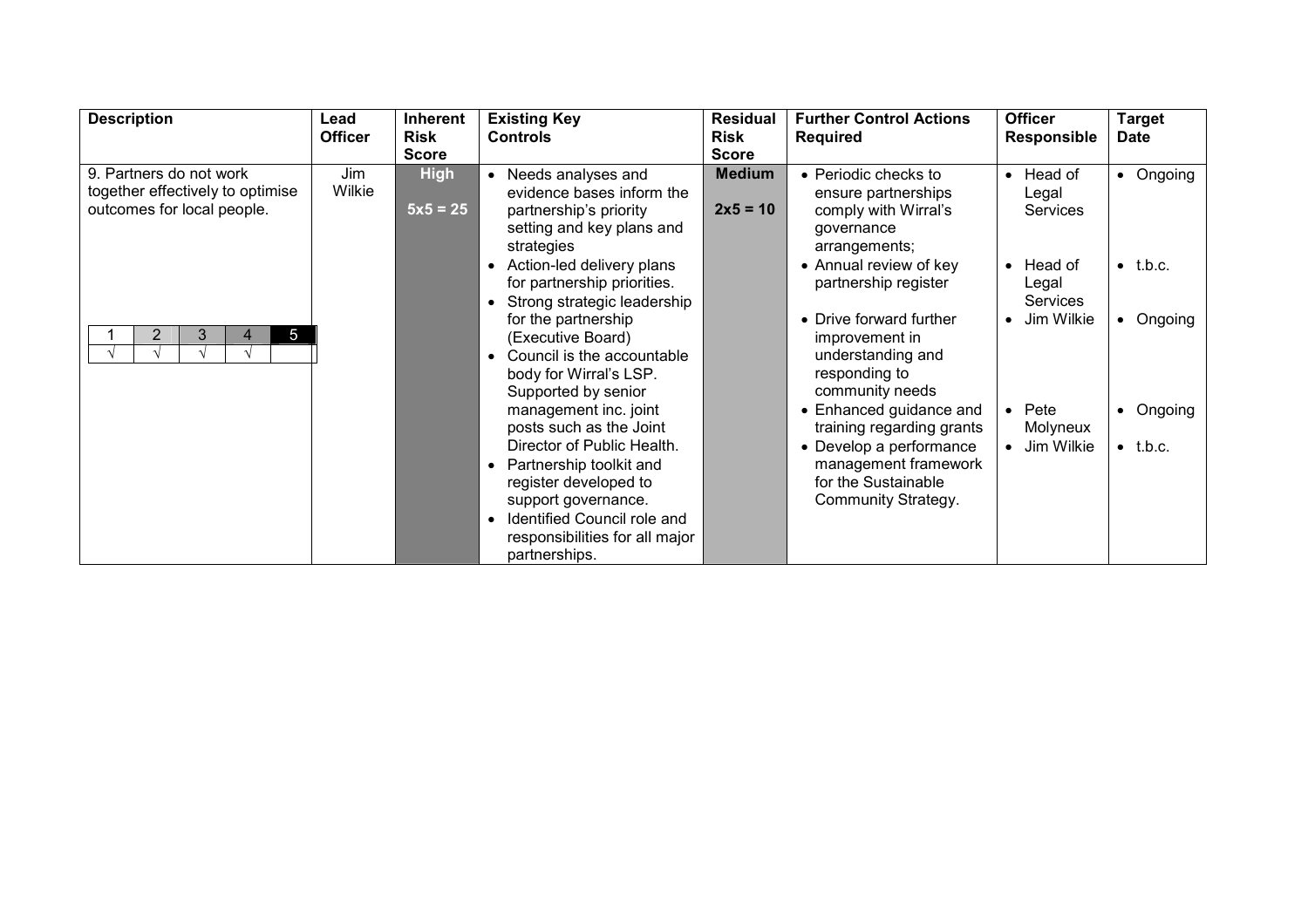| <b>Description</b>                                                                                                                                                                                                         | Lead<br><b>Officer</b> | Inherent<br><b>Risk</b>   | <b>Existing Key</b><br><b>Controls</b>                                                                                                                                                                                                                                                                                                                                                                                                                                                                                                                 | <b>Residual</b><br><b>Risk</b> | <b>Further Control Actions</b><br><b>Required</b>                                                                                                                         | <b>Officer</b><br><b>Responsible</b>                                                                                                                  | <b>Target</b><br><b>Date</b>                                                                       |
|----------------------------------------------------------------------------------------------------------------------------------------------------------------------------------------------------------------------------|------------------------|---------------------------|--------------------------------------------------------------------------------------------------------------------------------------------------------------------------------------------------------------------------------------------------------------------------------------------------------------------------------------------------------------------------------------------------------------------------------------------------------------------------------------------------------------------------------------------------------|--------------------------------|---------------------------------------------------------------------------------------------------------------------------------------------------------------------------|-------------------------------------------------------------------------------------------------------------------------------------------------------|----------------------------------------------------------------------------------------------------|
|                                                                                                                                                                                                                            |                        | <b>Score</b>              |                                                                                                                                                                                                                                                                                                                                                                                                                                                                                                                                                        | <b>Score</b>                   |                                                                                                                                                                           |                                                                                                                                                       |                                                                                                    |
| 10. The Change Programme is<br>not delivered<br>$\overline{2}$<br>3<br>$5\overline{)}$<br>4<br>$\sqrt{ }$                                                                                                                  | lan<br>Coleman         | <b>High</b><br>$4x5 = 20$ | • Reports to Corporate<br>Improvement Group and<br><b>Members</b><br>Change Programme Board<br>$\bullet$<br>Clear focus on 6 themes                                                                                                                                                                                                                                                                                                                                                                                                                    | <b>High</b><br>$4x4 = 16$      | • Strengthen assurance<br>role<br>• Enhance Board role                                                                                                                    | • David<br>Smith<br>Jim Wilkie<br>$\bullet$                                                                                                           | $\bullet$ t.b.c.<br>• Ongoing                                                                      |
| 11. Available resources are not<br>allocated to meet service<br>demands in line with corporate<br>priorities<br>$\overline{2}$<br>3<br>$5\overline{)}$<br>4<br>$\sqrt{ }$<br>$\sqrt{ }$<br>$\sqrt{ }$<br>$\sqrt{ }$        | Stephen<br>Maddox      | <b>High</b><br>$5x5 = 25$ | <b>Medium Term Financial</b><br>$\bullet$<br>Capital HR and IT<br>strategies linked and<br>reflect priorities in<br>Corporate Plan.<br>Strong links between<br>$\bullet$<br>service & financial plans.<br>Investment based on<br>$\bullet$<br>business cases for<br>projects.<br><b>Effective financial</b><br>$\bullet$<br>management by planning<br>monitoring and reporting<br>Programme of financial<br>$\bullet$<br>management training.<br>Impacts of the economic<br>$\bullet$<br>downturn identified and<br>appropriate responses<br>developed | <b>Medium</b><br>$2x5 = 10$    | • Review Medium Term<br><b>Financial Plan</b><br>• Review Capital Strategy<br>• Review IT Strategy<br>• Review HR Strategy<br>• Implement Use of<br>Resources action plan | • Tom Sault<br><b>Tom Sault</b><br>$\bullet$<br>John<br>$\bullet$<br>Carruthers<br>Head of<br>$\bullet$<br><b>HR</b><br><b>Tom Sault</b><br>$\bullet$ | $\bullet$ July<br>2009<br>July 09<br>$\bullet$ July<br>2009<br>$\bullet$ July<br>2009<br>• Ongoing |
| 12. The reduction in available<br>financial resources available<br>from 2011/12 restricts our<br>ability to deliver the Corporate<br>Objectives<br>2<br>3<br>$5\overline{)}$<br>$\overline{4}$<br>$\sqrt{ }$<br>$\sqrt{ }$ | lan<br>Coleman         | <b>High</b><br>$5x5 = 25$ | <b>Medium Term Financial</b><br>$\bullet$<br>Strategy linked to<br>Corporate Plan<br>Strong links between<br>service & financial plans.<br>Investment based on<br>$\bullet$<br>business cases for projects<br>Use of LGA / SIGOMA to<br>lobby central government                                                                                                                                                                                                                                                                                       | <b>High</b><br>$3x4 = 12$      | • Regular review of<br>financial projections<br>• Consolidation of<br>efficiencies (e.g.<br><b>Strategic Change</b><br>Programme)                                         | $\bullet$ lan<br>Coleman                                                                                                                              | • Ongoing                                                                                          |